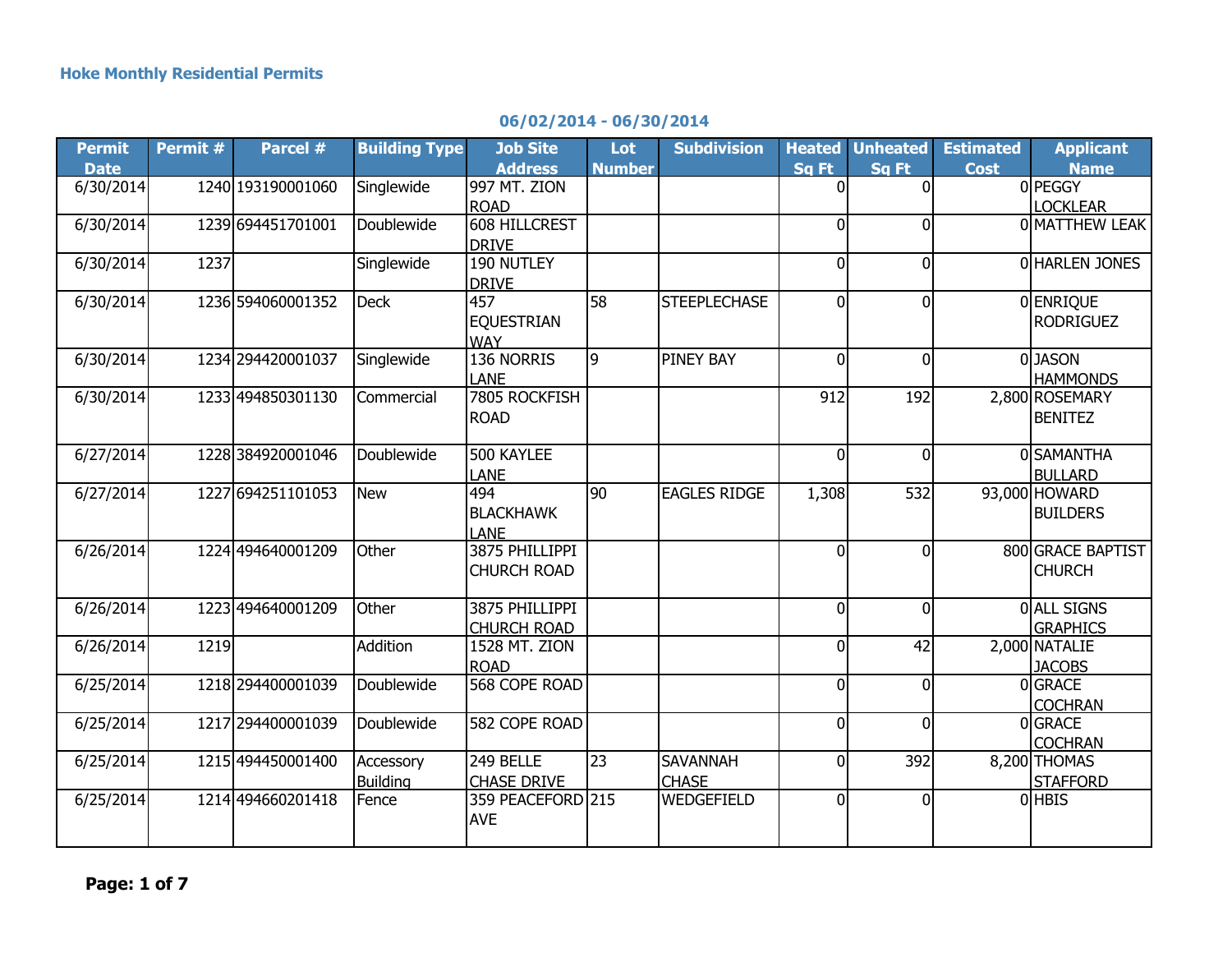| 6/25/2014 |      | 1212 394220001203 | Singlewide      | 3702 OLD             |                |                      | 0              | $\Omega$       |               | 0 ARCHIE &            |
|-----------|------|-------------------|-----------------|----------------------|----------------|----------------------|----------------|----------------|---------------|-----------------------|
|           |      |                   |                 | <b>MAXTON ROAD</b>   |                |                      |                |                |               | <b>JOSEPHINE</b>      |
|           |      |                   |                 |                      |                |                      |                |                |               | <b>LOCKLEAR</b>       |
| 6/24/2014 |      | 1211 494450001400 | Accessory       | 249 BELLE            | 23             | <b>SAVANAH</b>       | $\mathbf 0$    | 392            |               | 8,200 THOMAS          |
|           |      |                   | <b>Building</b> | <b>CHASE DRIVE</b>   |                | <b>CHASE</b>         |                |                |               | <b>STAFFORD</b>       |
| 6/23/2014 | 1203 |                   | <b>New</b>      | 110 Old Blossom 35   |                | <b>Shadow Creek</b>  | 0              | $\overline{0}$ |               | 0 Southeastern        |
|           |      |                   |                 | <b>Ct</b>            |                |                      |                |                |               | Construction          |
| 6/23/2014 | 1200 |                   | Renovations     | 775 ROCKFISH         |                |                      | 4,928          | 692            |               | 224,442 HOKE COUNTY   |
|           |      |                   |                 | <b>ROAD</b>          |                |                      |                |                |               | <b>BOARD OF</b>       |
|           |      |                   |                 |                      |                |                      |                |                |               | <b>EDUCATION</b>      |
| 6/23/2014 | 1198 |                   | Addition        | <b>1528 MT. ZION</b> |                |                      | 0              | 42             |               | 2,000 NATALIE         |
|           |      |                   |                 | <b>ROAD</b>          |                |                      |                |                |               | <b>JACOBS</b>         |
| 6/23/2014 |      | 1197 49475010117  | <b>New</b>      | 1074 ST. JOHNS 456   |                | <b>MAPLES@WEST</b>   | 2,300          | 874            | 140,346 H & H |                       |
|           |      |                   |                 | <b>LOOP</b>          |                | <b>GATE</b>          |                |                |               | <b>CONSTRUCTOR</b>    |
|           |      |                   |                 |                      |                |                      |                |                |               | S INC                 |
| 6/20/2014 | 1196 |                   | Renovations     | <b>2259 BLUE</b>     |                |                      | $\overline{0}$ | $\overline{0}$ |               | 2,100 TWYLEAR L.      |
|           |      |                   |                 | <b>SPRINGS ROAD</b>  |                |                      |                |                |               | <b>LOCKLEAR</b>       |
| 6/20/2014 |      | 1195 494560401313 | Other           | 171 AUTUMN           | 43             | <b>TURNING LEAF</b>  | $\mathbf 0$    | $\overline{0}$ |               | 4,800 GILDELBRANDT    |
|           |      |                   |                 | <b>LANE</b>          |                | <b>SOUTH</b>         |                |                |               | <b>MARTINEZ</b>       |
| 6/20/2014 |      | 1194 494560401313 | Other           | 171 AUTUMN           | 43             | <b>TURNING LEAF</b>  | $\overline{0}$ | $\overline{0}$ |               | 0GILDELBRANDT         |
|           |      |                   |                 | <b>LANE</b>          |                |                      |                |                |               | <b>MARTINEZ</b>       |
| 6/20/2014 | 1187 |                   | <b>Deck</b>     | 311 MYRA             |                |                      | $\mathbf 0$    | 100            |               | 0B. J. MURPHY         |
|           |      |                   |                 | <b>ROAD</b>          |                |                      |                |                |               |                       |
| 6/20/2014 | 1186 |                   | Renovations     | 113 TERRIER          |                | <b>PARKER'S</b>      | $\overline{0}$ | $\overline{0}$ |               | 11,000 CARL & MARY L. |
|           |      |                   |                 | <b>WAY</b>           |                | <b>GROVE</b>         |                |                |               | <b>DAWSON</b>         |
| 6/19/2014 |      | 1183 494660201011 | Other           | 8861                 |                |                      | 0              | $\overline{0}$ |               | 0 ELEANOR             |
|           |      |                   |                 | <b>FAYETTVILLE</b>   |                |                      |                |                |               | <b>KIRKLAND</b>       |
|           |      |                   |                 | <b>ROAD</b>          |                |                      |                |                |               |                       |
| 6/19/2014 |      | 1182 694451701001 | Doublewide      | 608 HILLCREST        |                |                      | 0              | $\Omega$       |               | 0 MATTHEW LEAK        |
|           |      |                   |                 | <b>I</b> DR          |                |                      |                |                |               |                       |
| 6/19/2014 |      | 1181 594060001250 | Accessory       | <b>122 FURLONG</b>   |                | <b>STEEPLE CHASE</b> | $\mathbf 0$    | 504            |               | 10,000 SHERRI         |
|           |      |                   | <b>Building</b> | LANE                 |                |                      |                |                |               | WILLIAMSON            |
| 6/19/2014 |      | 1180 584860001225 | Carport         | 123 CORDA            |                |                      | $\overline{0}$ | 924            |               | 5,600 CARAVON         |
|           |      |                   |                 | <b>PLACE</b>         |                |                      |                |                |               | <b>JOHONSON</b>       |
| 6/19/2014 |      | 1179 494840401141 | <b>New</b>      | 129 GERTIE           | 56             | <b>MITCHELL'S</b>    | 1,431          | 595            |               | 85,000 TRISTAR        |
|           |      |                   |                 | <b>COURT</b>         |                | <b>LANDING</b>       |                |                |               | <b>BUILDING</b>       |
| 6/19/2014 |      | 1178 494650401375 | <b>New</b>      | 333                  | 13             | <b>LOCKHAVEN</b>     | 2,238          | 1,205          |               | 160,000 HUNT-JONES    |
|           |      |                   |                 | <b>LOCKHAVEN</b>     |                |                      |                |                |               | <b>HOMES</b>          |
|           |      |                   |                 | <b>PLACE</b>         |                |                      |                |                |               |                       |
| 6/19/2014 |      | 1177 494550001431 | New             | 136                  | $\overline{3}$ | WHISPERING           | 3,582          | 850            |               | 210,000 LUMBEE        |
|           |      |                   |                 | TRANQUILLITY         |                | <b>WINDS</b>         |                |                |               | <b>QUALITY</b>        |
|           |      |                   |                 | DRIVE                |                |                      |                |                |               | <b>BUILDERS</b>       |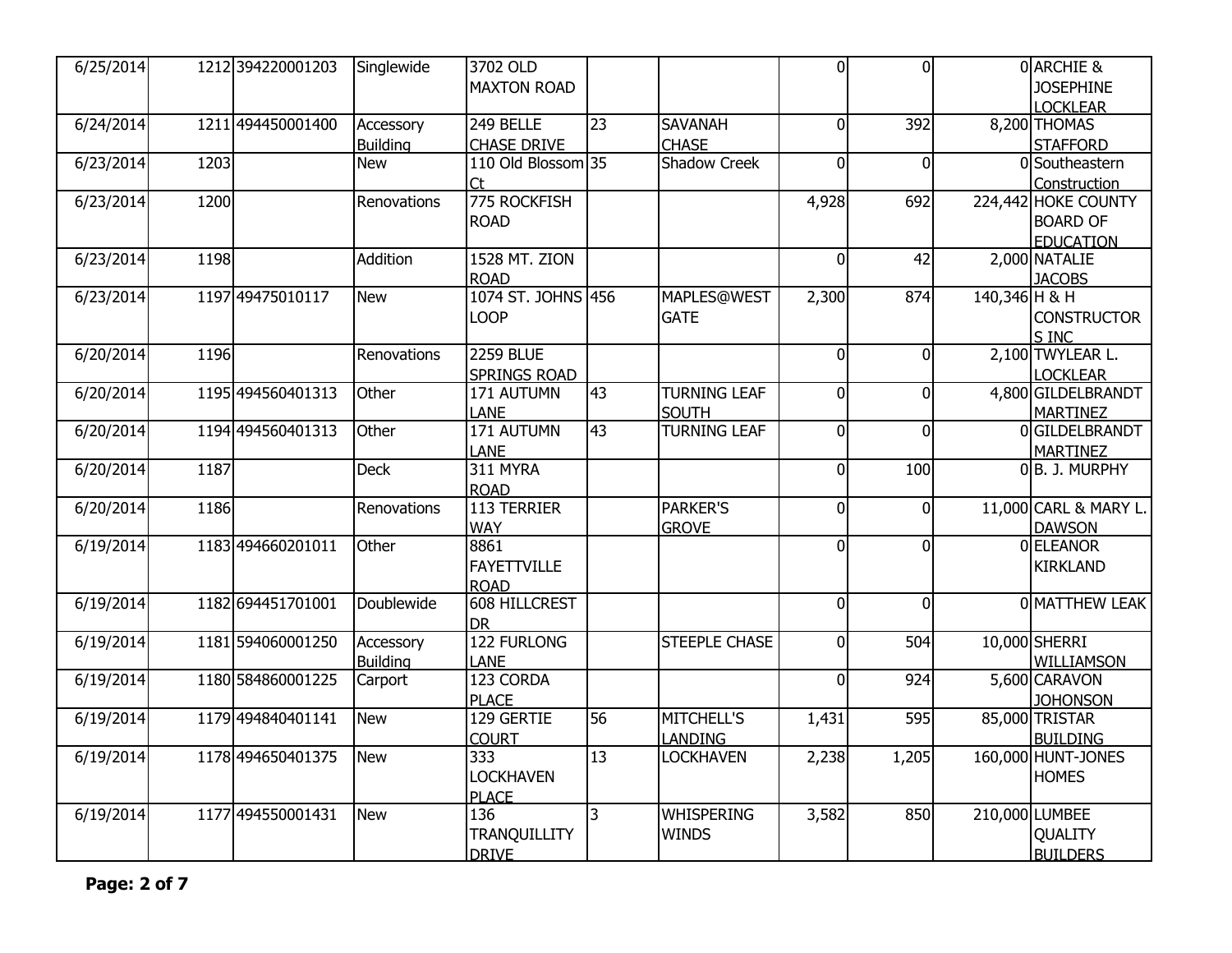| 6/18/2014 |      | 1175 193190001033 | Singlewide                   | 5016 WILSON<br><b>ROAD</b>                   |                 |                                   | $\overline{0}$ | $\mathbf{0}$   | 0 CHERYL<br><b>CUMMINGS</b>                                                |
|-----------|------|-------------------|------------------------------|----------------------------------------------|-----------------|-----------------------------------|----------------|----------------|----------------------------------------------------------------------------|
| 6/18/2014 |      | 1174 49475010117  | <b>New</b>                   | 1074 ST. JOHNS 456<br><b>LOOP</b>            |                 | <b>WESTGATE @</b><br>THE MAPLES   | $\overline{0}$ | $\overline{0}$ | $0H$ & H<br><b>CONSTRUCTOR</b><br>S INC                                    |
| 6/18/2014 |      | 1173 494450001433 | Other                        | 4944<br><b>FAYETTEVILLE</b><br><b>RD</b>     |                 |                                   | 0              | $\overline{0}$ | 0 CELEBRATION<br>OF PRAISE                                                 |
| 6/18/2014 |      | 1171 594060001250 | <b>New</b>                   | <b>122 FURLONG</b><br><b>DR</b>              | 25              | STEEPLE CHASE                     | $\mathbf 0$    | $\overline{0}$ | <b>OSHERRI</b><br><b>WILLIAMSON</b>                                        |
| 6/18/2014 | 1170 |                   | Renovations                  | 310 LINDSAY<br><b>ROAD</b>                   |                 |                                   | $\overline{0}$ | $\overline{0}$ | 15,000 MR. & MRS.<br><b>SLOTTERBACK</b>                                    |
| 6/18/2014 | 1168 |                   | Renovations                  | <b>685 ROCKFISH</b><br><b>ROAD</b>           |                 |                                   | $\mathbf 0$    | $\overline{0}$ | 12,300 AHMED<br><b>ALGAZALI</b>                                            |
| 6/18/2014 |      | 1167 194000001190 | <b>New</b>                   | 247 SOUTH<br><b>MCPHATTER</b><br><b>ROAD</b> |                 |                                   | 1,333          | 711            | 112,911 ELIZABETH D.<br><b>LOCKLEAR</b>                                    |
| 6/18/2014 |      | 1166 794630001133 | Doublewide                   | 8013 NORTH<br><b>OLD WIRE</b><br><b>ROAD</b> |                 |                                   | $\mathbf 0$    | $\overline{0}$ | 0 NICHOLAS<br><b>JACKSON</b>                                               |
| 6/16/2014 |      | 1160 494550001586 | Fence                        | 194<br><b>WENTWORTH</b>                      | 54              | <b>TURNBERRY</b>                  | $\mathbf 0$    | $\overline{0}$ | 0 HBIS                                                                     |
| 6/16/2014 |      | 1159 584860001225 | Accessory<br><b>Building</b> | 123 CORDA<br><b>PLACE</b>                    |                 |                                   | 0              | $\overline{0}$ | <b>O</b> CARAVON<br><b>JOHONSON</b>                                        |
| 6/12/2014 |      | 1155 494550001584 | <b>New</b>                   | 415 GANTON<br><b>DRIVE</b>                   | $\overline{26}$ | <b>TURNBERRY</b>                  | 3,141          | 757            | 143,940 CAVINESS LAND                                                      |
| 6/12/2014 |      | 1154 494550001431 | New                          | 150<br>TRANQUILLITY<br><b>DRIVE</b>          | $\overline{4}$  | <b>WHISPERING</b><br><b>WINDS</b> | 2,937          | 844            | 200,000 LUMBEE<br><b>QUALITY</b><br><b>BUILDERS</b><br><b>INCORPORATED</b> |
| 6/12/2014 | 1152 |                   | Other                        | <b>152 SANDSPUR</b><br><b>COURT</b>          |                 | <b>CLOVER</b><br><b>MEADOW</b>    | $\overline{0}$ | $\overline{0}$ | 0 DARREN<br><b>MCNEILL</b><br>(SERENITY #7)                                |
| 6/12/2014 |      | 1151 494660401325 | <b>New</b>                   | 361 BOSWELL<br><b>STREET</b>                 | 205             | <b>BRIDGEPORT</b><br><b>HOMES</b> | 2,234          | 710            | 120,000 BRIDGEPORT<br><b>HOMES</b>                                         |
| 6/12/2014 |      | 1150 494660401356 | <b>New</b>                   | 428 BOSWELL<br><b>STREET</b>                 | 197             | <b>BRIDGEPORT</b><br><b>NORTH</b> | 2,009          | 679            | 120,000 BRIDGEPORT<br>HOMES, LLC                                           |
| 6/12/2014 |      | 1147 494660401356 | <b>New</b>                   | 428 BOSWELL<br><b>ST</b>                     | 197             | <b>BRIDGEPORTNO</b><br><b>RTH</b> | $\mathbf 0$    | $\overline{0}$ | 0BRIDGEPORT<br><b>HOMES</b>                                                |
| 6/12/2014 |      | 1146 494660401325 | <b>New</b>                   | 361 BOSWELL<br><b>ST</b>                     | 205             | <b>BRIDGEPORT</b><br><b>HOMES</b> | 0              | $\overline{0}$ | 0BRIDGEPORT<br><b>HOMES</b>                                                |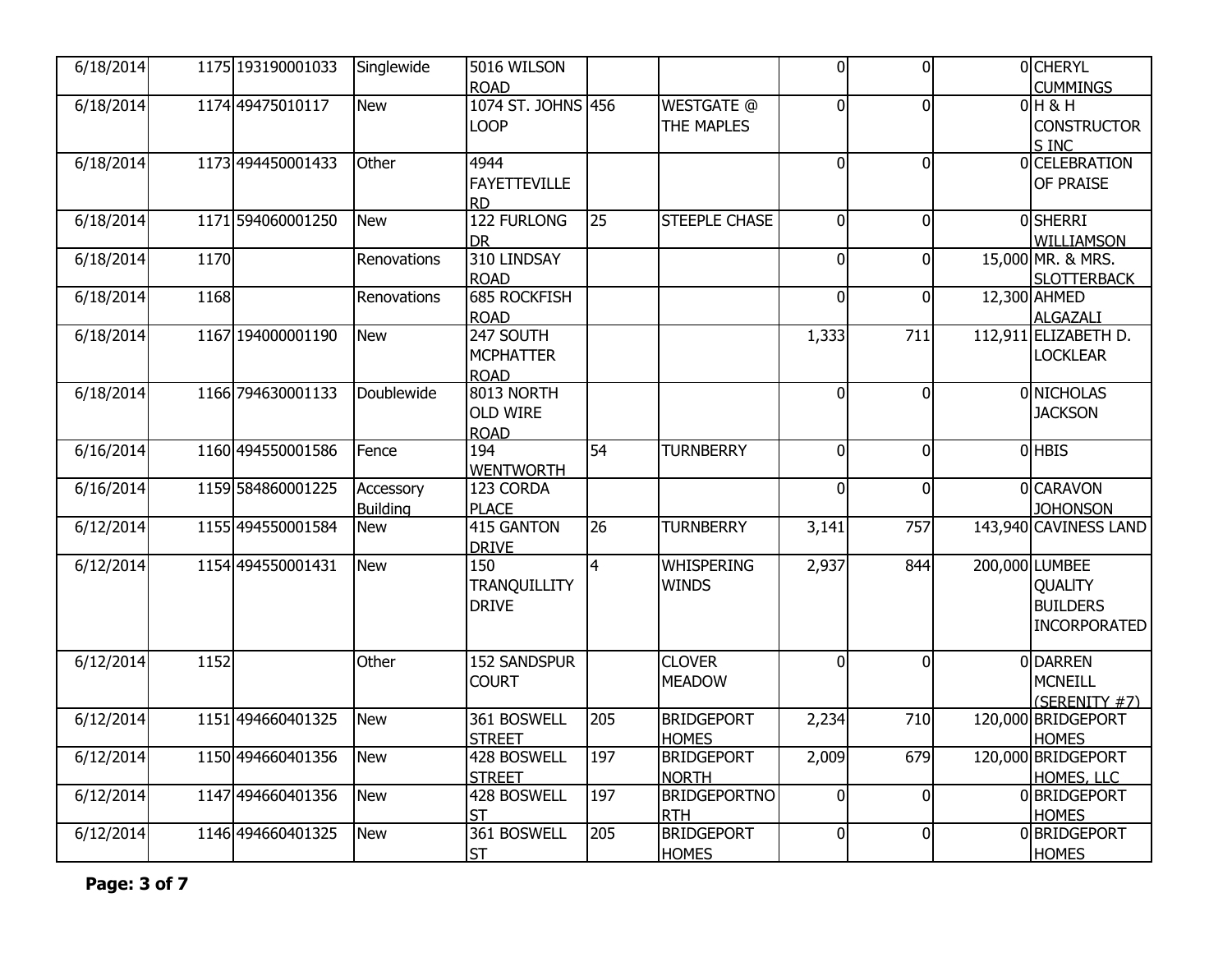| 6/12/2014 |      | 1145 494550001584 | <b>New</b>                   | 415 GANTON<br><b>DR</b>                    | 26              | <b>TURNBERRY</b>                    | $\overline{0}$ | $\mathbf{0}$   | 0 CAVINESS LAND                                          |
|-----------|------|-------------------|------------------------------|--------------------------------------------|-----------------|-------------------------------------|----------------|----------------|----------------------------------------------------------|
| 6/12/2014 | 1144 |                   | Other                        | 100 CAROLINA<br><b>DRIVE</b>               |                 |                                     | $\overline{0}$ | $\overline{0}$ | 0THOMAS<br><b>FAMILY</b><br><b>BUSINESS</b>              |
| 6/11/2014 |      | 1142 594060001352 | Accessory<br><b>Building</b> | 457<br><b>EQUESTRIAN</b><br><b>WAY</b>     | 58              | <b>STEEPLECHASE</b>                 | $\overline{0}$ | 160            | 4,385 ENRIQUE<br><b>RODRIGUZE</b>                        |
| 6/11/2014 |      | 1141 594060001352 | Accessory<br><b>Building</b> | 457<br><b>EQUESTRIAN</b><br><b>WAY</b>     | $\overline{58}$ | <b>STEEPLECHASE</b>                 | 0              | $\overline{0}$ | 0 ENRIQUE<br><b>RODRIGUZE</b>                            |
| 6/11/2014 |      | 1140 494840401141 | <b>New</b>                   | 129 GERTIE CT                              | 56              | <b>MITHCELL'S</b><br><b>LANDING</b> | $\overline{0}$ | $\overline{0}$ | <b>O</b> TRISTAR<br><b>BUILDING</b>                      |
| 6/11/2014 |      | 1138 494540001366 | Addition                     | 218<br><b>WALLFLOWER</b><br><b>ROAD</b>    | 66              | <b>HENDRIX FARM</b>                 | 0              | 128            | 19,000 WILLIE KRAUT                                      |
| 6/11/2014 | 1137 |                   | Other                        | 124 NEELY<br><b>LANE</b>                   |                 | <b>PARKER'S</b><br><b>GROVE</b>     | $\overline{0}$ | $\overline{0}$ | 17,000 SHERRY A.<br><b>THOMPSON</b>                      |
| 6/11/2014 |      | 1135 494660101201 | <b>New</b>                   | 289 YATES MILL 161<br><b>STREET</b>        |                 | <b>WEDGEFIELD</b>                   | 2,957          | 632            | 182,000 CAVINESS &<br><b>CATES</b>                       |
| 6/11/2014 | 1134 |                   | Renovations                  | 3505 HWY 401<br><b>BUSINESS</b>            |                 |                                     | 0              | 1,500          | 15,000 LUMBEE<br><b>QUALITY</b><br><b>BUILDERS, INC.</b> |
| 6/11/2014 | 1133 |                   | Renovations                  | 3505 HWY 401<br><b>BUSINESS</b>            |                 |                                     | 1,500          | $\overline{0}$ | 15,000 LUMBEE<br>QUALITY<br><b>BUILDERS INC.</b>         |
| 6/11/2014 |      | 1132 494660101201 | <b>New</b>                   | 289 YATES MILL 161<br><b>STREET</b>        |                 | WEDGEFIELD                          | $\mathbf 0$    | $\overline{0}$ | 0 CAVINESS &<br><b>CATES</b>                             |
| 6/10/2014 | 1130 |                   | <b>Deck</b>                  | 8861<br><b>FAYETTEVILLE</b><br><b>ROAD</b> |                 |                                     | $\overline{0}$ | $\overline{0}$ | 0 ELEANOR<br><b>KIRKLAND</b>                             |
| 6/10/2014 |      | 1129 694451401049 | Other                        | 397 BELMONT<br><b>DRIVE</b>                | 29              | <b>ENGLISH FARMS</b>                | $\mathbf 0$    | $\overline{0}$ | 2,600 JAMES FERNER                                       |
| 6/10/2014 |      | 1127 694451401049 | Other                        | 397 BELMONT<br><b>DR</b>                   | 29              | <b>ENGLISH FARMS</b>                | $\mathbf 0$    | $\overline{0}$ | 0JAMES FERNER                                            |
| 6/10/2014 | 1126 |                   | Alteration                   | 2196 HWY 401<br><b>BUSINESS</b>            |                 |                                     | 0              | $\overline{0}$ | 350 AHMED<br><b>ALGAZALI</b>                             |
| 6/10/2014 |      | 1116 694251101053 | New                          | 494<br><b>BLACKHAWK</b><br><b>LANE</b>     | 90              | <b>EAGELS RIDGE</b>                 | $\overline{0}$ | $\overline{0}$ | 0 HOWARD<br><b>BUILDERS</b>                              |
| 6/9/2014  |      | 1115 494760301656 | Other                        | 139 SCANNER<br><b>CT</b>                   | 147             | <b>BRIDGEPORT</b>                   | 0              | $\overline{0}$ | 0 NIJUEL &<br><b>JESSICA PITTS</b>                       |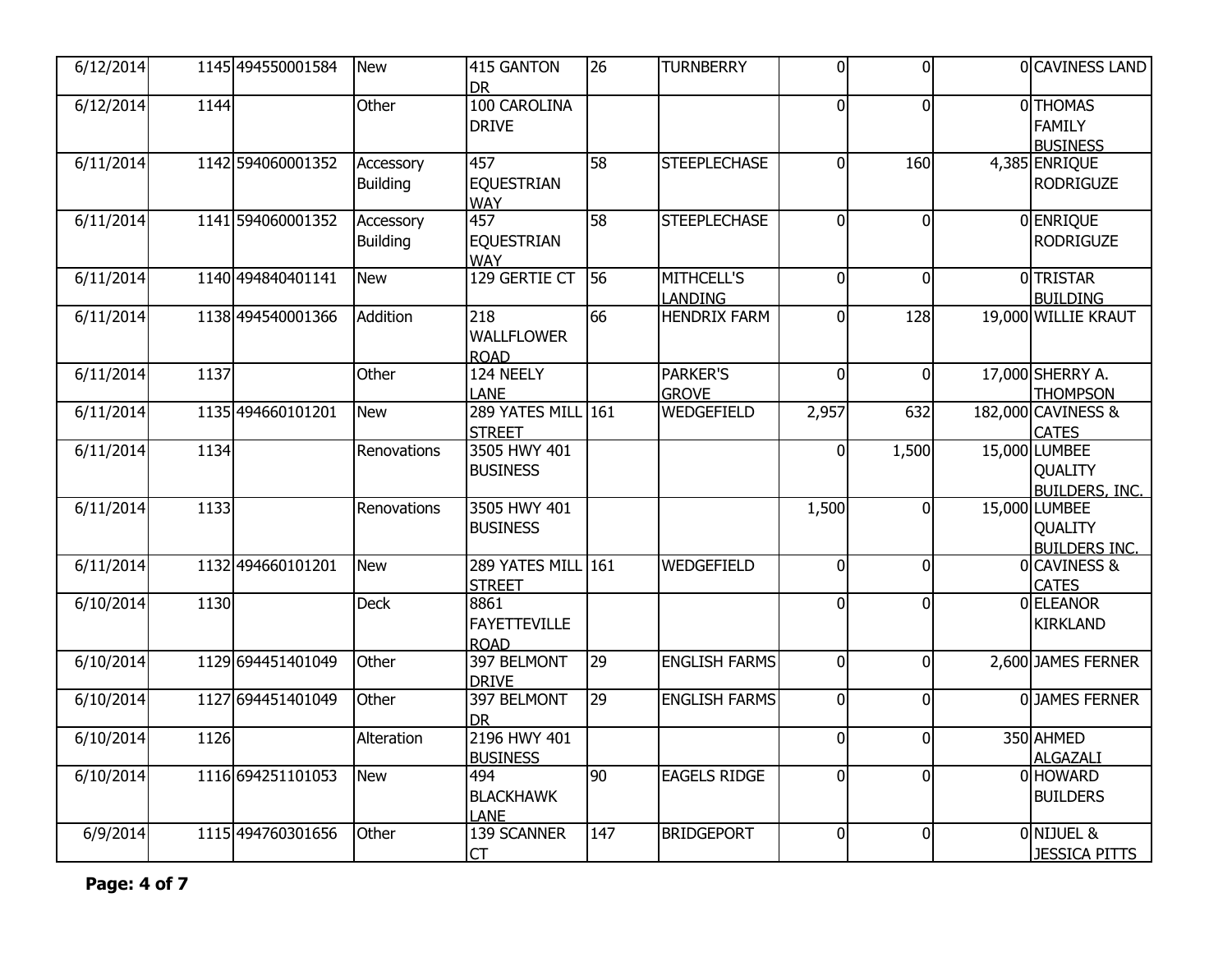| 6/9/2014 |      | 1114 294500001055 | <b>New</b>                   | 5697 N.<br><b>SHANNON</b><br><b>ROAD</b>   |                 |                     | $\overline{0}$ | $\Omega$       | 0 SHASTA CRISS                          |
|----------|------|-------------------|------------------------------|--------------------------------------------|-----------------|---------------------|----------------|----------------|-----------------------------------------|
| 6/9/2014 |      | 1113 494540001366 | <b>Deck</b>                  | 218<br><b>WALLFLOWERS</b><br><b>RD</b>     | 66              | <b>HENDRIX FARM</b> | $\overline{0}$ | $\overline{0}$ | 0 WILLIE KRAUT                          |
| 6/9/2014 |      | 1112 494650401374 | Accessory<br><b>Building</b> | 309<br><b>LOCKHAVEN</b><br><b>PLACE</b>    | $\overline{12}$ | <b>LOCKHAVEN</b>    | $\Omega$       | $\mathbf{0}$   | 0 VANGAH<br><b>MUSSELWHITE</b>          |
| 6/9/2014 | 1111 |                   | Renovations                  | 242 HACKNEY<br><b>LANE</b>                 |                 | <b>BLACK BRANCH</b> | 467            | $\overline{0}$ | 23,174 DORIS BRYSAN                     |
| 6/9/2014 |      | 1110 494650401374 | Accessory<br><b>Building</b> | 309<br><b>LOCKHAVEN</b><br><b>DRIVE</b>    | $\overline{12}$ | <b>LOCKHAVEN</b>    | 0              | 192            | 4,500 VAUGHAN<br><b>MUSSELWHITE</b>     |
| 6/9/2014 |      | 1109 494650401374 | Accessory<br><b>Building</b> | 309<br><b>LOCKHAVEN</b><br><b>DRIVE</b>    | $\overline{12}$ | <b>LOCKHAVEN</b>    | $\overline{0}$ | 192            | 4,500 VAUGHAN<br><b>MUSSELWHITE</b>     |
| 6/9/2014 |      | 1106 494740001274 | Doublewide                   | 265 WHITE OAK<br><b>DRIVE</b>              |                 | 1997 (25 X 52)      | $\overline{0}$ | $\overline{0}$ | 0 SARA DAVIS                            |
| 6/9/2014 |      | 1105 494740001274 | <b>Doublewide</b>            | 265 WHITE OAK<br><b>DRIVE</b>              |                 | 1997 (25 X 52)      | $\overline{0}$ | $\mathbf 0$    | 0 SARA DAVIS                            |
| 6/6/2014 | 1103 |                   | <b>Cell Tower</b>            | 4087<br><b>FAYETTEVILLE</b><br><b>ROAD</b> |                 |                     | $\Omega$       | $\Omega$       | 0SITE<br><b>RESOURCES</b><br>INC. (SRI) |
| 6/6/2014 |      | 1102 494850301238 | Porch                        | 101 WALATA CT 15                           |                 | <b>WALATA</b>       | $\overline{0}$ | $\overline{0}$ | 0CHARLES<br><b>BRYANT</b>               |
| 6/6/2014 |      | 1097 494650401374 | Accessory<br><b>Building</b> | 309<br><b>LOCKHAVEN DR</b>                 | $\overline{12}$ | <b>LOCKHAVEN</b>    | $\overline{0}$ | $\Omega$       | 0 VAUGHAN<br><b>MUSSELLWHITE</b>        |
| 6/6/2014 |      | 1095 193190001033 | Singlewide                   | 5016 WILSON<br><b>ROAD</b>                 |                 |                     | $\overline{0}$ | $\overline{0}$ | 0 CHERYL<br><b>CUMMINGS</b>             |
| 6/6/2014 | 1094 |                   | Carport<br>Enclosure         | 101 WALTA<br><b>PLACE</b>                  |                 | <b>WALTA PLACE</b>  | 132            | $\mathbf 0$    | 1,000 CHARLES<br><b>BRYANT</b>          |
| 6/6/2014 |      | 1093 193190001053 | Singlewide                   | <b>1020 MT. ZION</b><br><b>ROAD</b>        | $\overline{22}$ | <b>BRANDYWINE</b>   | $\overline{0}$ | $\overline{0}$ | 0 WILLIAM<br><b>BROOKS</b>              |
| 6/6/2014 |      | 1092 193190001053 | Singlewide                   | <b>1020 MT. ZION</b><br><b>ROAD</b>        | $\overline{22}$ | <b>BRANDYWINE</b>   | $\overline{0}$ | $\mathbf{0}$   | 0 WILLIAM<br><b>BROOKS</b>              |
| 6/6/2014 |      | 1091 494650401030 | <b>New</b>                   | 3008 PITTMAN<br><b>GROVE CH RD</b>         | 12              |                     | $\overline{0}$ | $\mathbf 0$    | 0 STRICKLAND<br><b>CONST</b>            |
| 6/6/2014 |      | 1090 494650401030 | <b>New</b>                   | 2990 PITTMAN<br><b>GROVE CH RD</b>         | $\vert$ 1       |                     | $\overline{0}$ | $\mathbf 0$    | 0 STRICKLAND<br><b>CONST</b>            |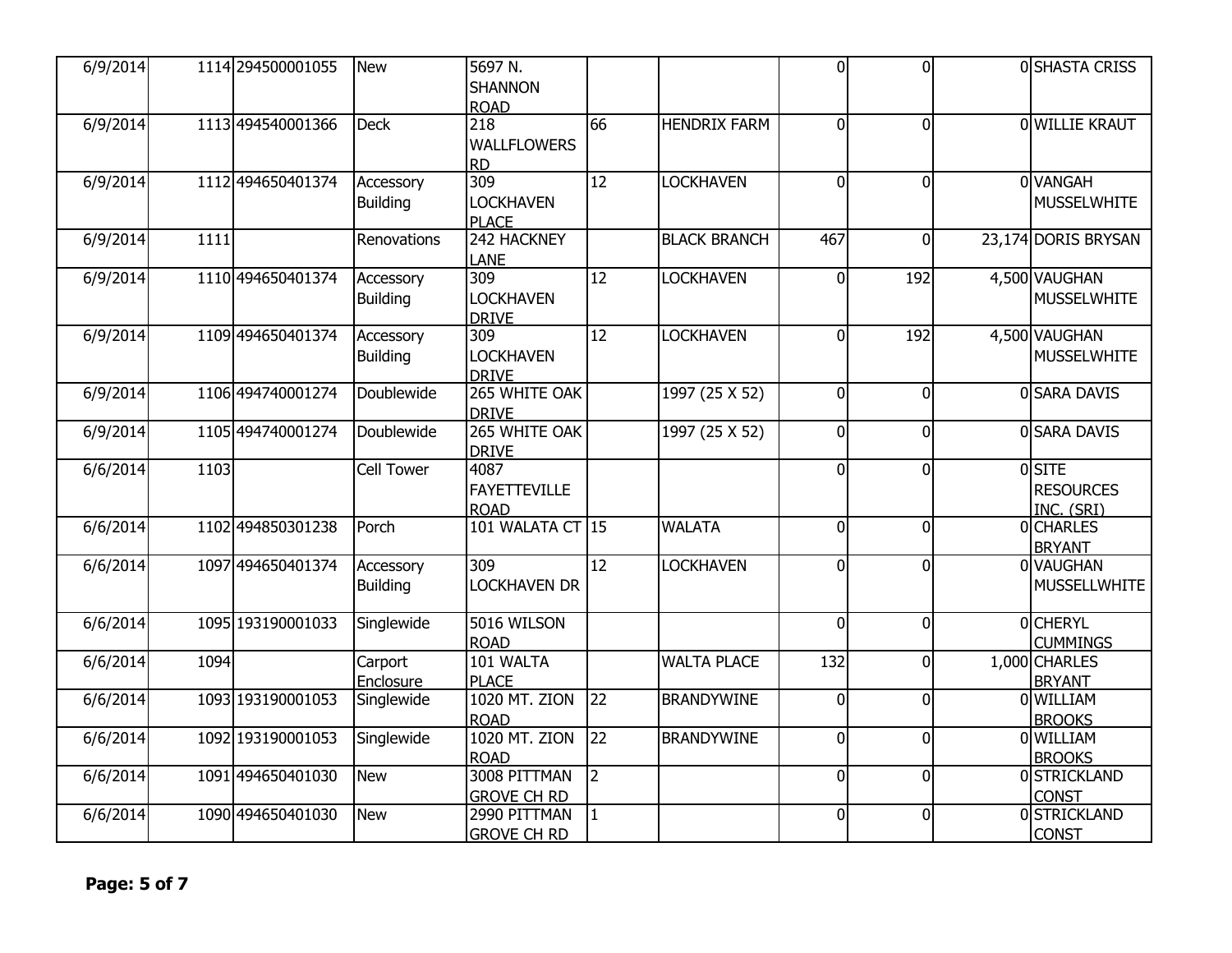| 6/6/2014 |      | 1089 584660001016 | <b>New</b>                   | 16433 HWY 15-<br>501                       |                |                                   | 7,150          | $\overline{0}$ | 325,000 TURNING POINT<br><b>MINITRIES</b>              |
|----------|------|-------------------|------------------------------|--------------------------------------------|----------------|-----------------------------------|----------------|----------------|--------------------------------------------------------|
| 6/5/2014 |      | 1081 494650301043 | Accessory<br><b>Building</b> | 111 SPRING<br><b>VALLEY DRIVE</b>          | <u> 2</u>      | <b>SPRING VALLEY</b>              | 0              | 360            | 7,758 CARMELO<br><b>ROSARIO</b>                        |
| 6/5/2014 | 1080 |                   | Alteration                   | 1600 OBANNON<br><b>DRIVE</b>               |                | <b>MCDOUGALD</b><br><b>DOWNS</b>  | $\mathbf 0$    | $\overline{0}$ | 3,800 ANGELO<br><b>MELTON</b>                          |
| 6/5/2014 |      | 1079 494550001431 | <b>New</b>                   | 120<br><b>TRANQULILTY</b><br><b>DR</b>     | $\overline{2}$ | <b>WHISPERING</b><br><b>WINDS</b> | 0              | $\overline{0}$ | <b>OLUMBEE</b><br><b>QUALITY</b><br><b>INVESTMENTS</b> |
| 6/5/2014 |      | 1078 494550001431 | <b>New</b>                   | 120<br><b>TRANQULILTY</b><br><b>DRIVE</b>  | $\overline{2}$ | <b>WHISPERING</b><br><b>WINDS</b> | 3,637          | 518            | 240,000 LUMBEE<br>QUALITY<br><b>BUILDERS</b>           |
| 6/5/2014 |      | 1077 494550001490 | <b>New</b>                   | 1367<br><b>TOWNSEND</b><br><b>ROAD</b>     |                |                                   | 3,061          | 814            | 220,000 LUMBEE<br><b>QUALITY</b><br><b>BUILDERS</b>    |
| 6/4/2014 |      | 1073 494550001431 | <b>New</b>                   | 171<br><b>TRANQUILITY</b><br><b>DRIVE</b>  | 12             | <b>WHISPERING</b><br><b>WINDS</b> | 3,061          | 814            | 210,000 LUMBEE<br><b>QUALITY</b><br><b>BUILDERS</b>    |
| 6/4/2014 |      | 1072 494660401116 | Other                        | 174 HOGART ST 83                           |                | <b>BRIDGEPORT</b>                 | $\overline{0}$ | $\overline{0}$ | 0 TUNTUKHAMUN<br>N DEKA                                |
| 6/4/2014 |      | 1071 694150001236 | Accessory<br><b>Building</b> | 198 POND<br><b>ROAD</b>                    |                |                                   | $\mathbf 0$    | 3,000          | 45,000 BRADLEY<br><b>CALLOWAY</b>                      |
| 6/4/2014 |      | 1070 494840101017 | <b>New</b>                   | 526 SWIFT<br><b>CREEK RD</b>               |                |                                   | $\overline{0}$ | $\overline{0}$ | OJILL ROGITZ                                           |
| 6/2/2014 |      | 1067 494660201022 | Singlewide                   | 806 CAROLINA<br><b>DRIVE</b>               |                | <b>WILLOW TRACE</b>               | $\mathbf 0$    | $\overline{0}$ | 0 MARITZA DEL<br>CARMEN DE LA<br><b>CRUZ</b>           |
| 6/2/2014 |      | 1066 294220001408 | <b>New</b>                   | 181 HATTERAS<br><b>TRL</b>                 | 28             | <b>CHERAW ACRES</b>               | 0              | $\overline{0}$ | OLUMBEE TRIBE<br>OF NORTH<br><b>CAROLINA</b>           |
| 6/2/2014 |      | 1058 794630001133 | Doublewide                   | 8013 N. OLD<br><b>WIRE ROAD</b>            |                |                                   | $\mathbf 0$    | $\overline{0}$ | 0 DWIGHT<br><b>JACKSON</b>                             |
| 6/2/2014 |      | 1057 494650401375 | <b>New</b>                   | 333<br><b>LOCKHAVEN DR</b>                 | 13             | <b>LOCKHAVEN</b>                  | 0              | $\overline{0}$ | 0 HUNT-JONES<br><b>HOMES</b>                           |
| 6/2/2014 |      | 1056 494450001002 | Other                        | 4518<br><b>FAYETTEVILLE</b><br><b>ROAD</b> |                |                                   | $\overline{0}$ | $\overline{0}$ | 0 ANCHOR SIGNS<br><b>INC</b>                           |